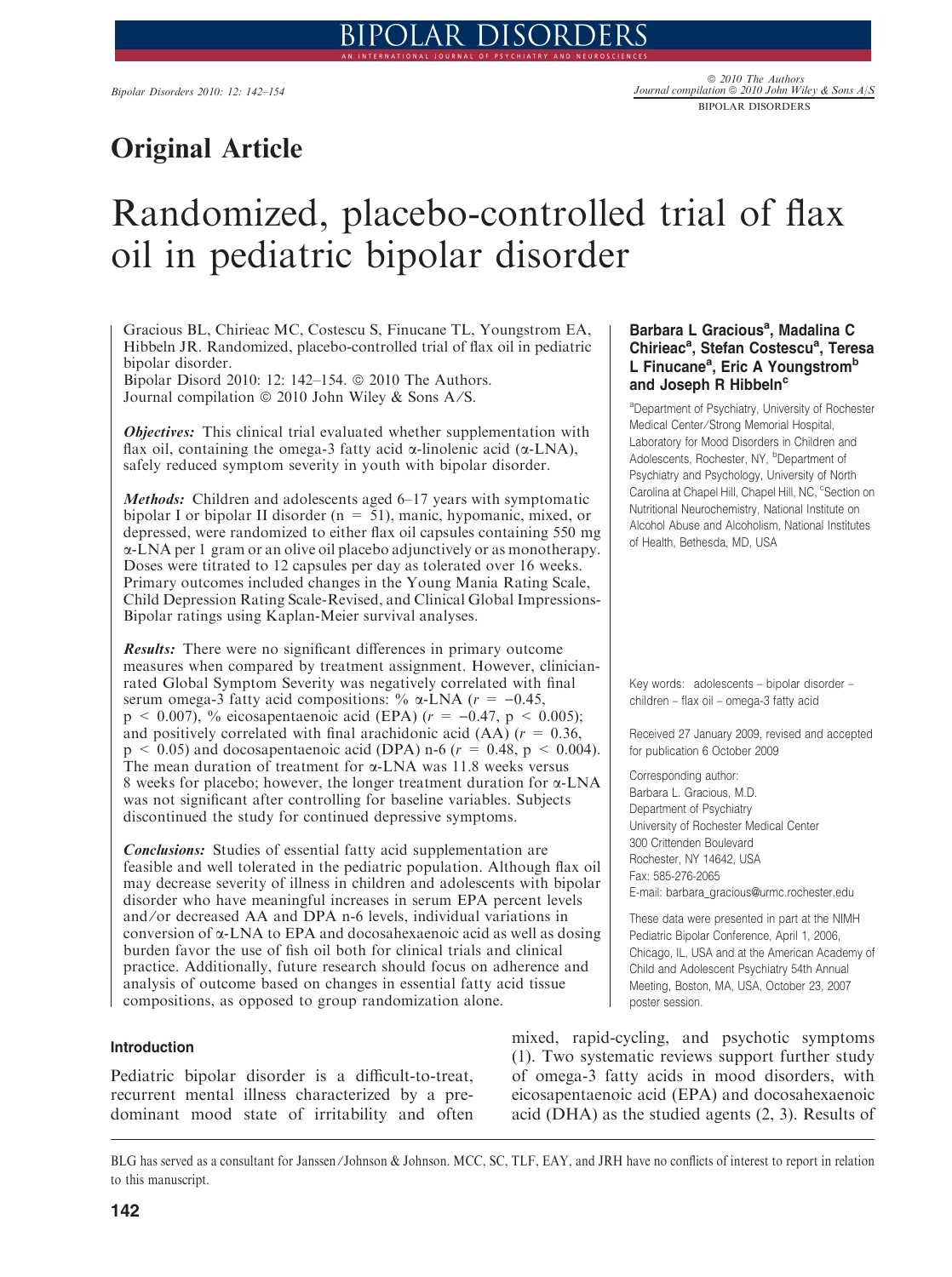randomized, controlled trials of lithium, valproic acid, and antipsychotics for early-onset bipolar disorder offer hope of improvement for many (4, 5), yet also demonstrate the need for additional treatment options for those children who do not respond adequately to, or cannot tolerate, a firstline mood stabilizer alone or in combination with an atypical antipsychotic.

# Rationale for omega-3 fatty acids

Omega-3 fatty acids are naturally occurring, dietessential plant- or marine-based lipids that are an important component for cell membrane fluidity (6). In addition, omega-3 fatty acids may help stabilize mood by multiple mechanisms, including suppression of neuronal signaling, second messenger generation, calcium channel and protein kinase C activity, proinflammatory cytokines, and kindling (7). Seafood and eggs are rich in the longer chain (20–22 carbon) fatty acids DHA and EPA, while plant seed oils are rich in the shorter chain (18 carbon) precursor plant-derived  $\alpha$ -linolenic acid  $(\alpha$ -LNA). Western diets are deficient in omega-3 fats, largely due to relatively low seafood consumption and food industry preference for corn and soy oils high in the short-chain omega-6 fatty acid linoleic acid (8).

As popular over-the-counter dietary supplements, omega-3 fatty acids represent an appealing option for treatment in the younger bipolar population as they are likely to be better tolerated and cost less compared with conventional mood-stabilizing agents. In addition, they have appeal to parents and adolescents due to their perception as a 'natural' substance and relative lack of systemic side effects. Restoration of adequate long-chain omega-3 tissue status may be considered a reversal of a nutritional deficiency (9).

#### Previous work

Evidence that omega-3 fatty acids are potentially helpful in the treatment and prevention of bipolar disorder comes from a small body of epidemiologic, basic, and interventional lines of investigation. A cross-national comparison of seafood consumption and rates of bipolar disorder determined that lower rates of bipolar I, bipolar II, and spectrum disorders were correlated with increased seafood consumption based on national estimates, with a threshold dose of 50 pounds ⁄ year per capita intake for bipolar II disorder and bipolar disorder not otherwise specified (10).

Peripheral and central free fatty acid tissue compositional studies in patients and controls with unipolar and bipolar disorders have examined erythrocyte  $(11-13)$ , serum  $(13-16)$ , adipose (17–19), and brain (20, 21) phospholipids, and have fairly consistently reported omega-3 fatty acid deficits and ⁄or elevated arachidonic acid (AA):EPA or AA:DHA ratios. Community samples in the U.S. (22) and of the elderly (23, 24), adolescents (18), and healthy males (19) in Europe have also found inverse associations between specific or total plasma  $\omega$ –3 long-chain fatty acids and depressive symptoms. Specific to our population, red blood cell DHA was negatively correlated with clinician ratings of depression in a small sample of children and adolescents with juvenile bipolar disorder compared to healthy ageand sex-matched controls (25). Depressive symptoms were also positively associated with the  $\omega$ –6 fatty acid dihomo- $\gamma$ -linolenic acid in adipose tissue of adolescents (18), and negatively associated with DHA levels in adipose tissue in healthy males (19). EPA levels in erythrocytes have also been shown to be lower in suicide attempters than in control subjects (26). The most specific evidence for central tissue compositional deficits is the finding of lower DHA in the postmortem orbitofrontal cortex of patients with major depressive disorder or bipolar disorder (20, 27). The pathophysiology of depressive disorders is thought to involve deficits in orbitofrontal cortex function. Lipid alterations in gray and white matter as well as red blood cell membranes in drug-naïve bipolar patients compared with control data have also been shown using high-throughput ultra-performance liquid chromatography-mass spectrometry (21). Despite these correlations between phospholipid compositions and affective illness symptom severity, dietary or metabolic causal mechanisms have yet not been established.

Treatment studies show mixed results. Rudin (28) first reported using flax oil in an open trial of patients with mixed diagnoses and proposed that major psychotic disorders could be due to deficiencies in omega-3 fatty acids. Stoll et al. (29) found that high-dose fish oil  $(9.6 \text{ grams/day})$ improved the short-term course of bipolar disorder and was well tolerated in adults with recent mania or hypomania in a placebo-controlled, randomized, double-blind trial. The study was terminated at four months due to marked differences between the omega-3 fatty acid and olive oil groups on a planned interim analysis. The most common side effects were gastrointestinal, primarily loose stools, with no other adverse effects noted. Two small, open-label, add-on studies of EPA in adults with bipolar disorder reported improvement in symptoms of depression and irritability (30, 31).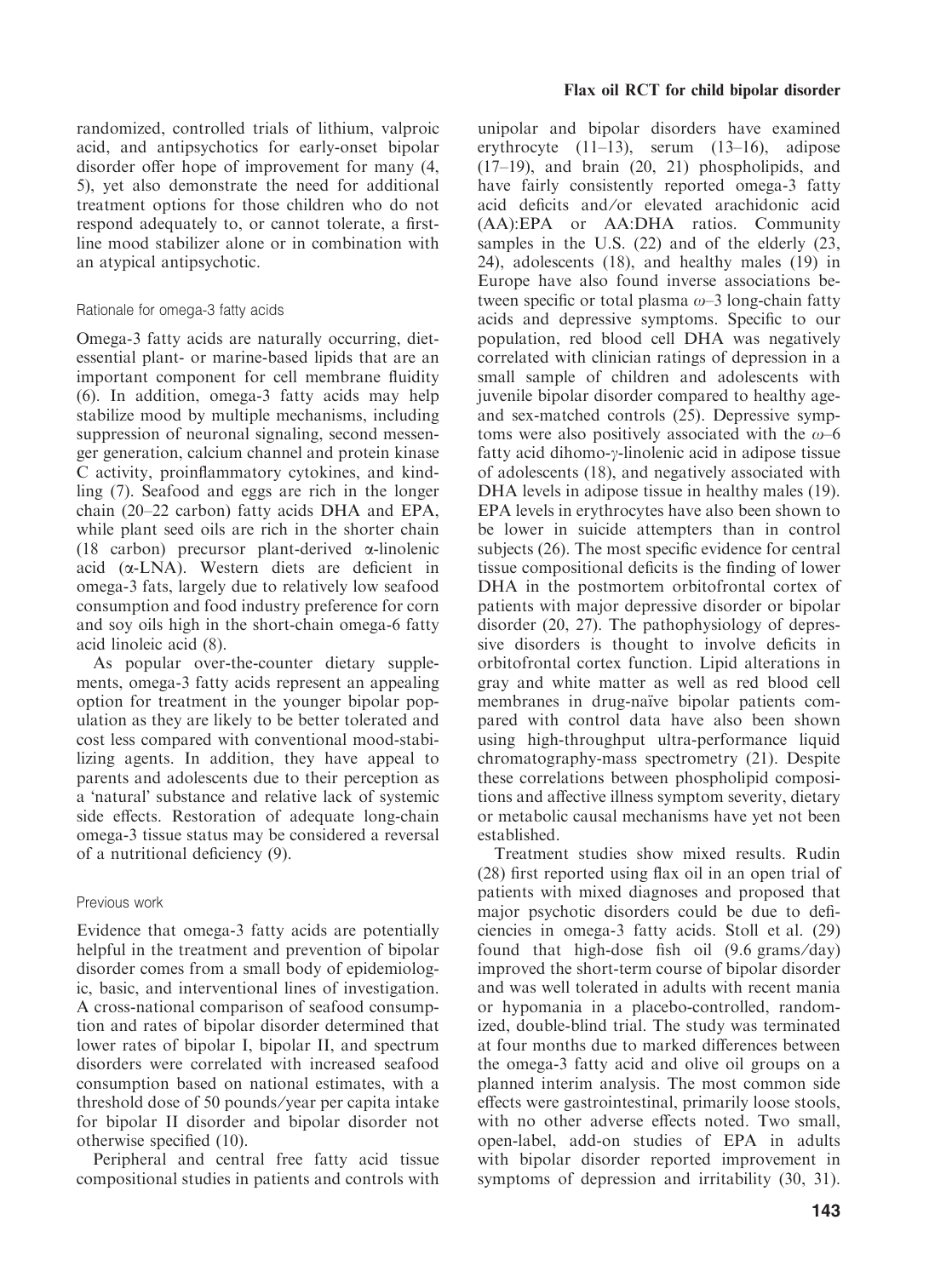A 12-week, double-blind study of adults with bipolar depression assigned to placebo versus 1 or 2 grams of ethyl-EPA found improvement in depressive symptoms (32). Yet Keck et al. (33) described a negative double-blind trial in adults with bipolar depression or rapid-cycling bipolar disorder treated with up to 6 grams of EPA. A randomized clinical trial (RCT) of EPA and DHA in mainstreamed schoolchildren ages 5–12 years found no improvement in the primary outcome of motor skills, but did find significant improvement in reading, spelling, attention, oppositional behavior, and impulsivity over three months of treatment (34). Following up on a successful adjunctive study of omega-3 fatty acids in adults with depression, a small RCT of EPA and DHA in children with depression ages 6–12 years showed significant improvement in depressive symptoms and clinical global improvement (35). A prospective open-label trial of EPA and DHA monotherapy found a modest improvement in manic symptoms in 7 of 20 children and adolescents with clinical bipolar disorder given up to 4300 mg of combined DHA and EPA per day over eight weeks (36). In a sixweek open trial of 360 mg/day EPA and 1560 mg ⁄day DHA among 18 subjects with juvenile bipolar disorder, red blood cell EPA and DHA were significantly higher and clinician ratings of mania and depression were significantly lower after supplementation. Parent ratings of internalizing and externalizing behaviors were also significantly lower following supplementation (25). A metaanalysis of the antidepressant efficacy of long-chain omega-3 fatty acids found significant treatment effects but cautioned that publication bias and heterogeneity of study methodology required more large-scale and well-controlled trials to determine appropriate target subjects, and best dose and composition (37). It is unknown what the best combination and dose requirements of EPA and DHA may be to obtain improvement in bipolar symptoms, and whether depression versus manic symptoms may respond preferentially to different doses.

To our knowledge, there are no prospective, randomized, controlled trials of flax oil for the treatment of bipolar disorder or selectively evaluating omega-3 fatty acids in the child and adolescent bipolar population. At the time study funding was awarded, highly palatable, concentrated forms of fish oil were not available. Additionally, the limited extent of conversion from a-LNA to EPA in the brain and the genetic variations in activity of conversion enzymes were not yet readily known. Flax oil was chosen for study as confusion exists among the public and healthcare providers about what omega-3 fatty acids are possibly beneficial. Also, in the primary author's mood disorder specialty clinic, young patients frequently refused to consider fish oil due to fear of fishy taste or odor, or reflux; in addition, some patients were vegetarian. Thus, flax oil presented with greater potential for acceptance and compliance for many young patients. Our primary objective was to determine if flax oil is efficacious in the pediatric bipolar population for reducing symptoms of mania and depression. A secondary objective was to examine fatty acid levels as predictors of treatment response and symptom severity.

# Methods and materials

# Design and human subjects

A 16-week, double-blind, parallel-group, placebocontrolled design was used to study the efficacy and safety of flax oil in patients meeting eligibility criteria. Study procedures took place from November 2001 to March 2005 at the University Hospitals of Cleveland (first five patients) and at the University of Rochester Strong Memorial Hospital. Study approval was granted from the U.S. Food and Drug Administration (FDA) as Investigational New Drug #62,599; the FDA specifically requested the dose be titrated to 12 grams per day to assess tolerability fully. The Research Subject Review Board of the University of Rochester and the University Hospitals of Cleveland Institutional Review Board for Human Investigation approved the study.

Parents/guardians provided written informed consent and all subjects provided written informed consent or assent if under 16. All study subjects discussed participation with their prescribing mental health practitioner prior to enrollment; practitioners were informed that previously prescribed medication dosing should not change throughout the course of the study unless advised by the principal investigator.

# Inclusion and exclusion criteria

Eligible subjects were outpatient males and females ages 6–17, with a DSM-IV diagnosis of bipolar I or bipolar II disorder, with a Clinical Global Impression-Bipolar version (CGI-BP) (38) score  $\geq 3$ , Young Mania Rating Scale (YMRS) (39) score  $\geq 4$ , or Children's Depression Rating Scale (CDRS-R) (40) score  $\geq$  22. The subjects had failed stabilization with or were intolerant to lithium and/or valproate and ⁄or atypical antipsychotic therapy, with therapeutic levels documented as appropriate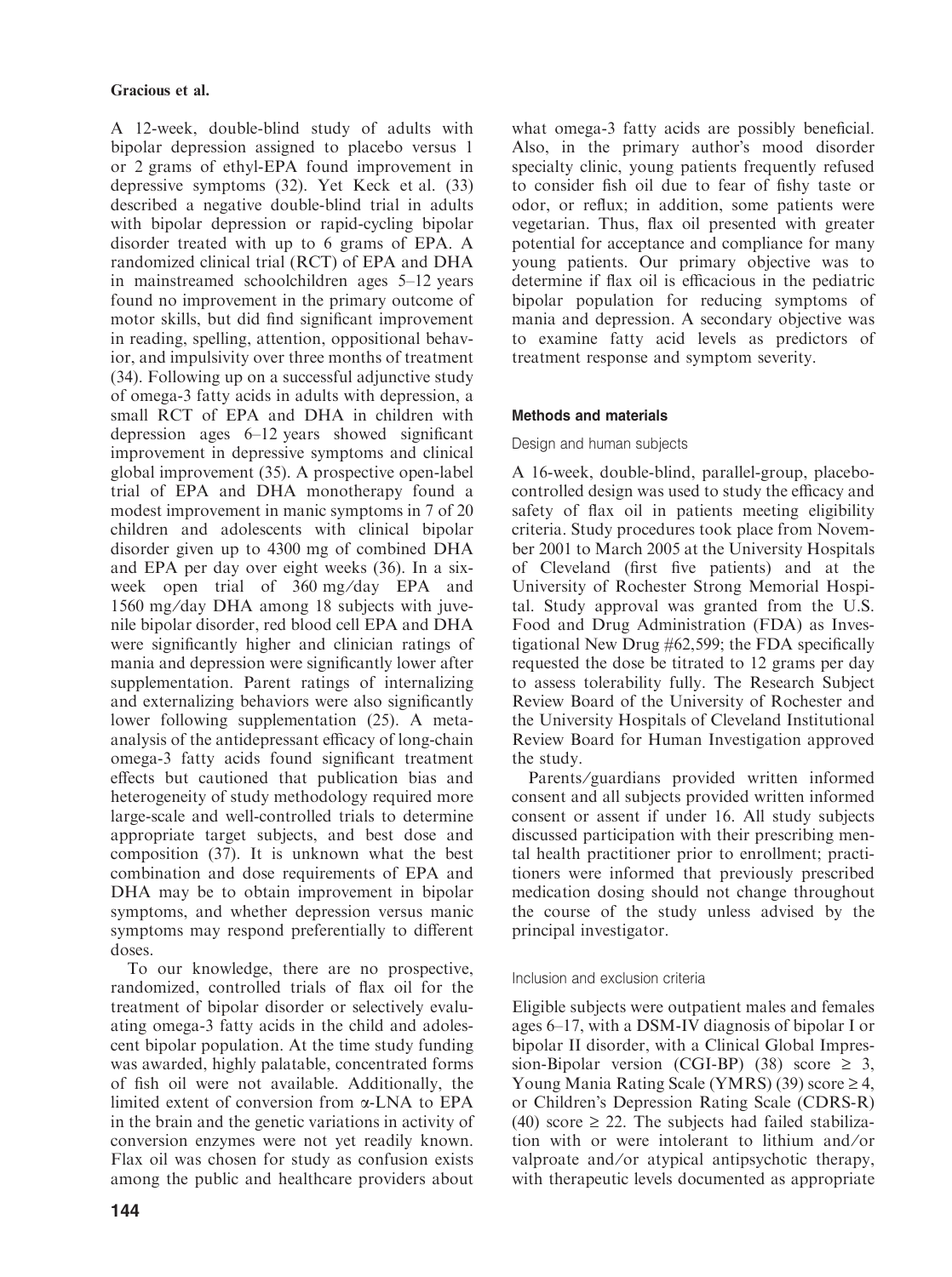or if subjects desired participation in the study without conventional treatment concomitantly. Subjects with comorbid attention-deficit hyperactivity disorder (ADHD) were maintained on their stimulant medication under two conditions: (i) subjects had been treated with a stimulant with good response; and (ii) there was no evidence that the stimulant medication had contributed to worsening of mood temporally or with previous prescribing changes. Subjects ineligible for enrollment included those with  $IO \leq 70$ , comorbid autism, pervasive developmental disorder, history of substance abuse or positive toxicology screen, acute posttraumatic stress disorder, presence of a serious chronic medical illness, inability to swallow capsules, or female and pregnant or sexually active without reliable contraception.

# Study evaluations

The study generally followed the methodology of Stoll et al. (29). Subjects were scheduled for eight visits, at baseline and end of weeks 2, 4, 6, 8, 10, 12, and 16.

At baseline, parents and children were interviewed separately by the principal investigator (PI) or research coordinator using the Schedule for Affective Disorders and Schizophrenia for School-Age Children-Present and Lifetime version (K-SADS-PL) to verify bipolar diagnosis, current state and subtype, and comorbid diagnoses (41). Confirmation of the diagnosis by the PI then took place. The child's past and current medication treatment and medical histories were collected, as were height, weight, and vital signs. Parents and children were interviewed separately with the following rating scales: YMRS, CDRS-R, Children's Psychiatric Rating Scale (CPRS) (42) modified for psychosis, Side Effects Form for Children and Adolescents (SEFCA) (43), and the K-SADS Suicidality subscale. The PI completed the Global Assessment of Functioning (GAF) (44) and CGI-BP. Subjects and parents were asked to complete the Child Life Chart Method prospectively. The SEFCA, a 54-item structured rating scale that rates frequency and severity of adverse events, was completed by the research coordinator interviewing both child and parent separately.

Laboratory testing included: complete blood count, comprehensive metabolic profile, hepatic function panel, thyroid stimulating hormone (TSH) level, urine toxicology screen, pregnancy test, urinalysis, and serum lithium, valproate, or carbamazepine levels as appropriate. All subjects had a minimum eight-hour fasting fatty acid profile drawn and sent to Kennedy Kreiger Institute, Baltimore, MD, USA, for analysis.

At all follow-up visits, these measurements and ratings were recorded: clinical assessment by the PI, height ⁄weight, YMRS, CDRS-R, CPRS, CGI-BP, SEFCA, K-SADS Suicidality subscale, and concomitant medication form. Life charts were reviewed to confirm adequacy of parent report during the rating form interviews. At the end of weeks 4, 8, 12, and as needed clinically, 10- to 12-hour trough serum lithium, carbamazepine, and ⁄or valproate levels were drawn for subjects taking any of those medications. At the end of week 16 or at the end of study, subjects also had a repeat fasting fatty acid profile, comprehensive metabolic profile, TSH level, and serum lithium, carbamazepine, and ⁄or valproate levels as appropriate.

# Diagnostic interview and rating form procedures

The K-SADS interview was administered by the PI or one of four research coordinators, who were trained to an overall  $\kappa > 0.85$  over 10 interviews with an experienced rater prior to interviewing subjects and their families independently.

# Study medication and dosing procedures

Research-grade flax oil and olive oil placebo were obtained through the Omega-3 Research Institute, Bethesda, MD, USA, and were analyzed for quality and purity; sufficient bioactivity was confirmed for the flax oil independently at the Dalhousie University, Halifax, NS, Canada midway through the study. Each capsule of omega-3 fatty acid concentrate contained 550 mg of  $\alpha$ -LNA from flax seed oil (Table 1). No flavoring was added. Eligible subjects were randomized to study medication by the research pharmacy, blocked by concomitant lithium treatment to control for any alterations in absorption of lithium as a result of flax oil use. Subjects were asked to take lithium at least two hours apart from their study medication dose. Subjects and their parents, raters, and study psychiatrist were blinded to placebo versus active compound status. The unblinded statistician (EAY) was the only member of the team with access to both assignment and outcome information in the same file prior to closure of the trial. Rater and clinician guesses about assignment status were recorded at each visit, and patient guesses about assignment status were also recorded at later visits. Subjects were provided identical light-proof bottles with identical gelatin capsules containing flax oil or research-grade olive oil labeled with the appropriate dose for that visit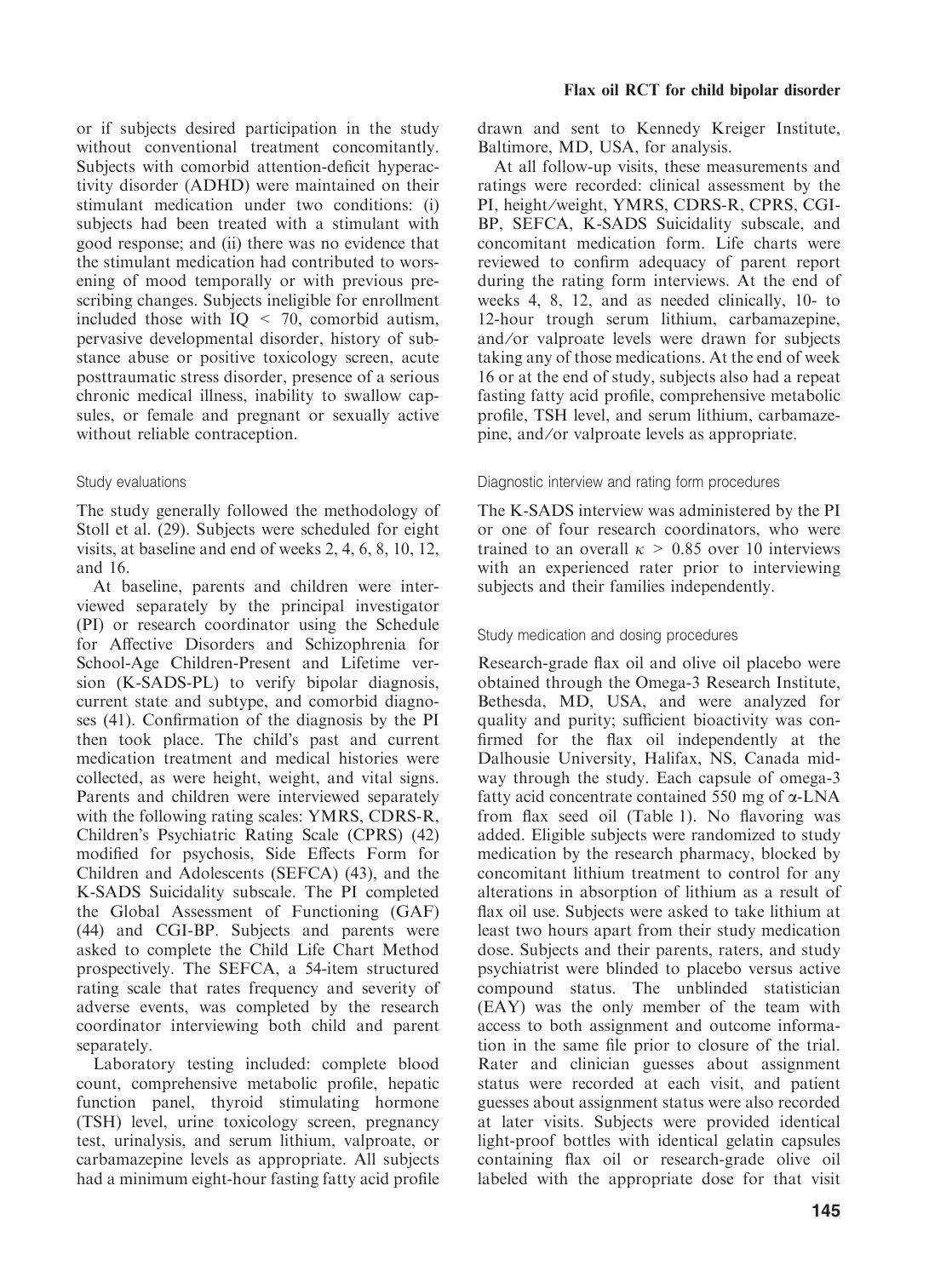# Gracious et al.

Table 1. Fatty acid composition of flax oil (1000 mg) and virgin olive oil (1000 mg)

| Standard specifications<br>(active ingredients) | Formulation                   |
|-------------------------------------------------|-------------------------------|
| Flax oil (GMO free)                             | 1000 mg                       |
| C18:3n-3 (alpha linolenic acid)                 | 530.0 mg/capsule <sup>a</sup> |
| C18:2n-6 (linoleic acid)                        | 121.0-177.0 mg/capsule        |
| C <sub>18</sub> :1n-9 (oleic acid)              | 143.0-239.0 mg/capsule        |
| C <sub>16</sub> :0 (palmitic acid)              | 45.0-64.0 mg/capsule          |
| Virgin olive oil                                | 1000 mg                       |
| C <sub>16</sub> :0 (palmitic acid)              | 90 mg/capsule                 |
| C <sub>16</sub> :1 (palmitoleic acid)           | 6 mg/capsule                  |
| C <sub>18</sub> :0 (stearic acid)               | 27 mg/capsule                 |
| C18:1 (oleic acid)                              | 803 mg/capsule                |
| C18:2 (linoleic acid)                           | 63 mg/capsule                 |
| C18:3 (linolenic acid)                          | 7 mg/capsule                  |
| C20:0 (arachidic acid)                          | 4 mg/capsule                  |

GMO = genetically modified organism. aNot less than.

interval. Anticipated side effects from flax seed oil included: unpleasant taste, nausea, loose stools, and potential mania or hypomania. Parents were advised to contact the study team about any significant worsening in the child's condition between scheduled visits; interim visits were made as necessary. Compliance was monitored via direct pill count in returned bottles at each visit as well as through a medication log given to parents and also returned at each visit.

A stepped but flexible dose-titration schedule was carried out with doses increased by 1–2 grams at each visit as tolerated, up to an attempted total dose of 6 capsules twice per day, as suggested by the FDA (up to 6.6 grams of daily  $\alpha$ -LNA). Psychotropic medication doses were required to be unchanged except for adjustments of mood stabilizers, to maintain serum levels within 10% of the baseline level (standardized dose adjustment protocol available on request). Subjects were considered a treatment failure and withdrawn from the study if their condition worsened over the course of two visits (either > 30% increase from baseline YMRS score, a K-SADS suicidality subscale score of 4, or clinical judgment).

# Serum fatty acid levels

Plasma C8:0 to C30:0 total lipid fatty acid quantitation was performed by capillary gas chromatography-electron-capture negative-ion mass spectrometry using a modification of the method of Lagerstedt et al. (45) by the Peroxisomal Diseases Laboratory at Kennedy Kreiger Institute, Baltimore, MD, USA. Details of the sample preparation, standards, and reference values are available on request. Fatty acids were reported as  $\mu$ g/ml plasma as well as percent total fatty acids. Flax oil versus placebo group assignment was redesignated in a secondary analysis based on whether subjects had EPA levels  $> 0.8\%$  of total plasma fatty acids, redefining the placebo group as subjects who did not achieve an EPA level  $> 0.8\%$ of total plasma fatty acids, based on the highest baseline individual subject EPA level of 0.8%.

# **Statistics**

# Power analysis

Given mixed findings in previous trials of omega-3 fatty acids, it was important to establish the power of the study to detect clinically meaningful effects. Because the size of the sample was set by the level of funding available in a grant mechanism, we conducted 'sensitivity' power analyses to determine the critical effect size (given set N, alpha, and power) (46). For the survival analyses, with 25 participants per arm, power would be 0.82 to detect a hazard ratio of  $\sim$ 3 or larger, as would be obtained if 24% of participants on placebo completed the maintenance period versus 62% of the flax oil participants (47). This would correspond to a number needed to treat (NNT) of 2.6, meaning that if flax oil demonstrated this degree of efficacy, then for every 2.6 youths receiving flax oil treatment, an additional youth would show good maintenance for at least four months (48). With 25 participants per arm, the detectable difference between groups (assuming alpha =  $0.05$  and power =  $0.80$  and no correlation between baseline and outcome rank) would be 0.7 points on the CGI-BP, 5.6 points on the YMRS, 7.7 points on the CDRS-R, or 1.8 points on the CPRS (49), roughly corresponding to a Cohen's d value of 0.8. These were conservative estimates, because there is likely to be correlation between scores at baseline and study end, which would increase power to detect differences. Thus, power was adequate to detect effects that would be considered large and clinically meaningful on symptom measures as well as primary outcome.

# Statistical analysis

T-tests and chi-squared analyses tested whether there were significant differences between treatment arms on demographic or clinical characteristics despite random assignment. Chi-squared analyses evaluated whether the rater, clinician, or family was able to guess accurately whether patients were assigned to the placebo or active arm. The primary outcome, whether subjects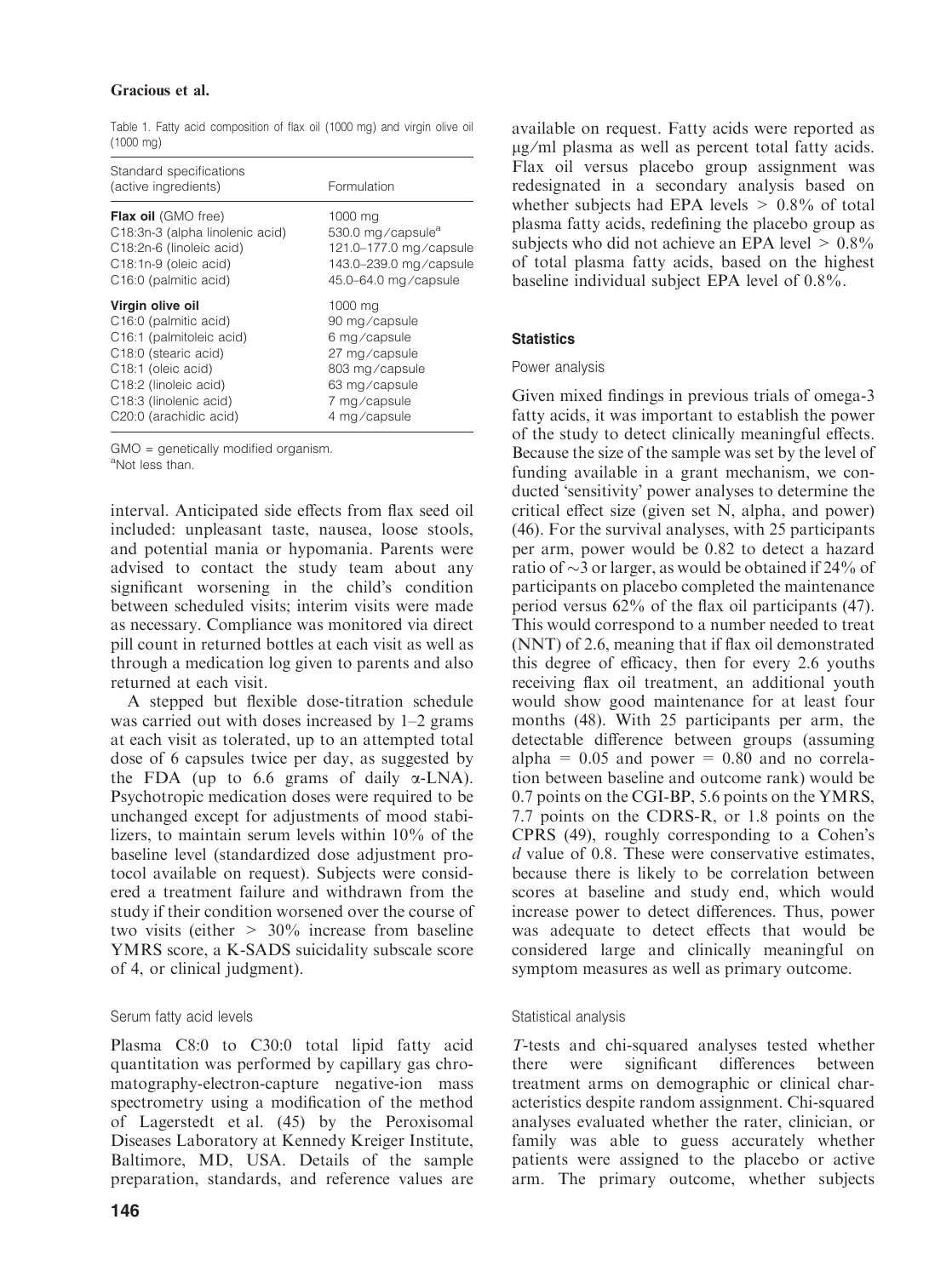assigned to flax oil remained stable and compliant with study procedures longer than the group receiving placebo, was tested via Kaplan-Meier survival analyses, comparing the length of time in the study across the two arms. The Breslow statistic (also referred to as the 'generalized Wilcoxon' test) was used to compare arms, weighting observations by the number of cases still at risk at each time point (50). The Breslow test was selected *a priori* because both recurrent symptoms and side effects were likely to occur rapidly, whereas dropout due to unrelated factors such as moving away would be expected to occur at an even rate throughout the study. Follow-up Cox regressions evaluated, in order of entry, whether baseline severity of mania or depression, patient age or gender, or the use of concomitant lithium or antipsychotic medication had any effect on length of maintenance. All of these covariates were tested in a forward stepwise manner after entering treatment arm into the model to maximize statistical power to detect potential significant covariates for further exploration. For the survival models, endpoints were defined in three progressively broader ways: (i) leaving the study early due to clinically significant worsening mood symptoms; (ii) exiting for any clinical reason, including side effects as well as mood disturbance; (iii) exiting for any reason at all, such as moving out of the region. The Cochrane Collaborative recommends the last and most conservative analysis as the primary definition of efficacy, because it can be difficult to determine when clinical issues contribute to otherwise unrelated exit reasons (51). Supplementing the broad definition of endpoints with more narrow endpoints focusing on mood response may be valuable, however (52).

The second way of assessing efficacy evaluated change in symptoms using mixed effects models, where repeated measures were nested within individuals (53). These analyses were run separately for YMRS, CDRS-R, CPRS, and GAF ratings to avoid obscuring efficacy by combining different aspects of treatment response (Mixed procedure, SPSS version 15, SPSS, Inc., Chicago, IL, USA). A first-order autoregressive covariance structure for the repeated measurements was used, with restricted maximum likelihood estimation, and treatment assignment treated as a fixed factor. Holm's stepdown Bonferroni procedure was used to control Type I error rates due to the multiple outcome measures (54). Last observation carried forward (LOCF) analyses were also conducted for each outcome measure to facilitate comparison with prior published studies, although the mixed model approach is a stronger methodology. All p-values reported are two-tailed, except for chi-squared and Fisher's exact tests, which only have one-tailed distributions.

#### **Results**

#### **Participants**

Table 2 provides a summary of participant demographic and clinical characteristics by treatment arm. Treatment arms were successfully balanced with regard to participant age, sex, race, bipolar I disorder, current episode type, psychosis, rapid cycling, comorbid ADHD status, and lithium, stimulant, and antipsychotic use. The placebo arm entered the study with somewhat higher severity of mania and slightly worse global functioning based on the GAF and the CGI-BP global scores. These differences could make it slightly harder to detect a true treatment effect for omega-3 fatty acids, as statistical artifacts (regression to the

Table 2. Demographic and clinical characteristics

| Characteristic                           | Placebo          | Flax oil       |
|------------------------------------------|------------------|----------------|
| Demographics                             |                  |                |
| Baseline age, years, mean (SD)           | 13.0(3.6)        | 13.4(2.8)      |
| Male, %                                  | 52               | 54             |
| White, %                                 | 86               | 88             |
| Black, Hispanic, or mixed, %             | 14               | 12             |
| <b>Clinical features</b>                 |                  |                |
| Bipolar I disorder, %                    | 72               | 85             |
| Psychosis, %                             | 32               | 15             |
| Rapid cycling, %                         | 40               | 23             |
| Comorbid ADHD, %                         | 52               | 54             |
| Baseline YMRS total, mean (SD)           | 18.9 (7.3)       | 16.3(6.5)      |
| Baseline CDRS-R total, mean (SD)         | 36.4 (10.7)      | 33.3(8.5)      |
| Baseline CPRS total, mean (SD)           | 1.6(2.9)         | 0.5(1.2)       |
| Baseline CGI bipolar, mean (SD)          | 3.7 $(0.9)^a$    | 3.0(0.8)       |
| Baseline CGI mania, mean (SD)            | 3.4 $(1.1)^a$    | 2.8(0.9)       |
| Baseline CGI depression,<br>mean (SD)    | 2.8(1.1)         | 2.6(0.9)       |
| Euthymic at entry, n (%)                 | 1(4)             | 4(15)          |
| Manic at entry, n (%)                    | 4(16)            | 1(4)           |
| Mixed at entry, n (%)                    | 15 (60)          | 13(50)         |
| Hypomanic only at entry, n (%)           | 1(4)             | 3(12)          |
| Depressed at entry, n (%)                | 4(16)            | 5(19)          |
| Past week GAF (baseline),<br>mean (SD)   | 56.0 $(6.8)^{b}$ | 60.5(5.3)      |
| Antipsychotic, %                         | 40               | 40             |
| Lithium, %                               | 28               | 31             |
| Last visit in study, weeks,<br>mean (SD) | 8.4(6.3)         | 11.9 $(5.2)^a$ |

Comparisons based on t-tests for continuous variables, and chi-square for categorical variables. ADHD = attention-deficit hyperactivity disorder; YMRS = Young Mania Rating Scale;  $CDRS-R = Children's \nDeression \nRatina \nScale: \nCPRS =$ Children's Psychiatric Rating Scale; CGI = Clinical Global Impression; GAF = Global Assessment of Functioning.  $a_p < 0.05$ .

 $b$ p < 0.01, two-tailed.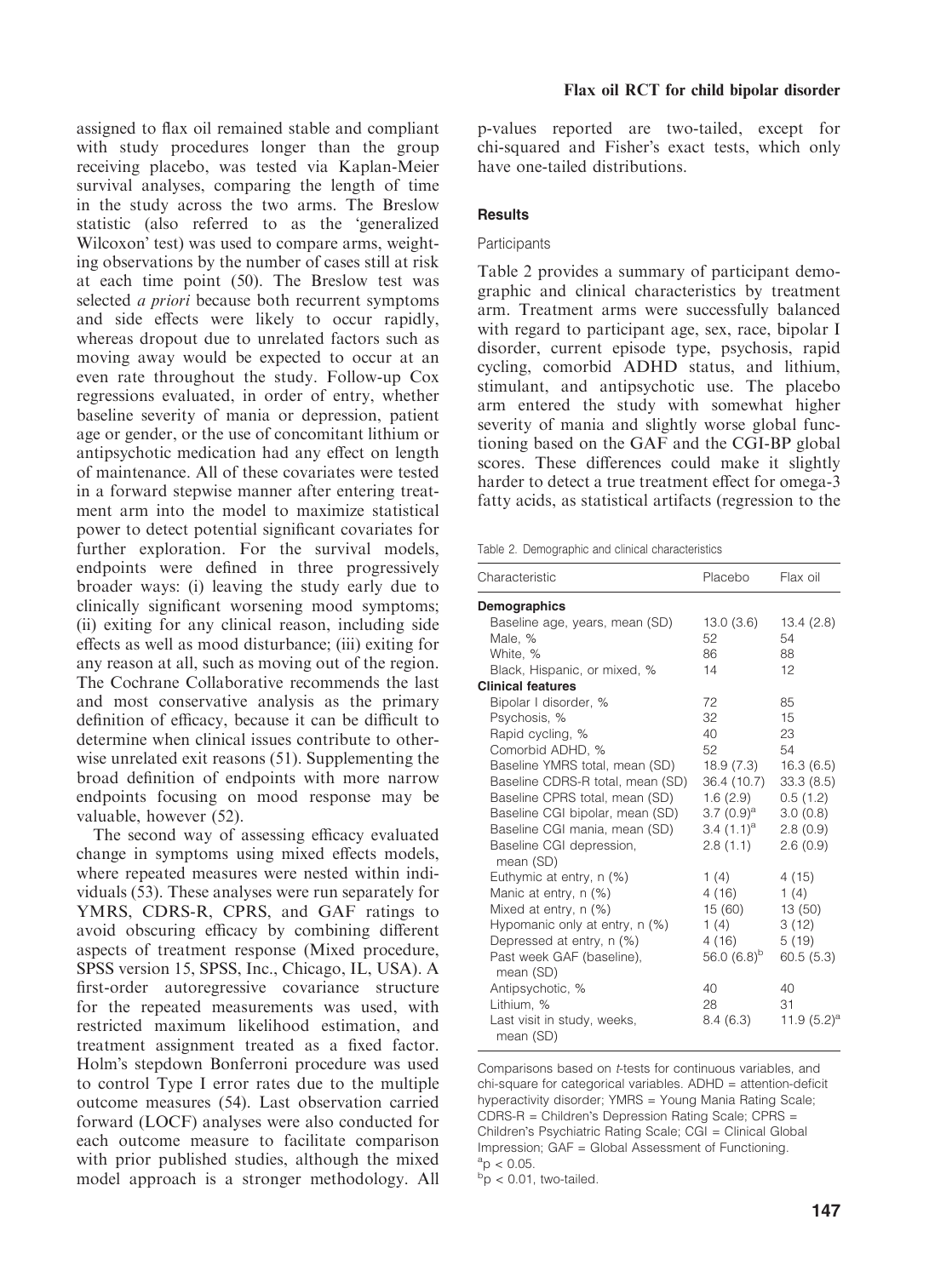#### Gracious et al.

mean) might create the illusion of improvement in the placebo arm (boosting the placebo effect) (55). Key outcome analyses were rerun using CGI-BP or baseline GAF as covariates to ensure that these factors did not change results substantively.

#### Integrity checks for randomization

Chi-squared analyses indicated that none of the guesses of subject, parent, rater, or psychiatrist matched true assignment status at any time point in the study at better than chance levels. The largest  $\chi^2$  value was 1.32 (1 df), p > 0.05, even without correction for the multiple comparisons. Blinding procedures appeared effective.

#### **Compliance**

Subject compliance, as reported by medication log and direct pill count of study medication returned at each visit, is displayed in Fig. 1. Based on direct pill counts, more than 75% of participants were within two pills of the dosing regimen at each visit.

#### Subject exit reasons and tolerability of treatment

Table 3 presents the reasons for study exit. There were no significant differences between flax oil and placebo in the exit rate or reasons for exit  $\left[\chi^2\right]$  (1)  $df$  = 1.68, n.s.], including mood problems or other adverse events There were no differences in the rates at which subjects experienced adverse events. The summary of the total adverse events were nonsignificant for count and severity comparing the two arms ( $p > 0.05$ , two-tailed), even prior to adjustments for post-hoc analysis. Participants physiologically tolerated both flax oil



Fig. 1. Compliance: direct pill counts.

and placebo well, with only one patient in each arm discontinuing due to intolerable side effects. There were no differences in the rates of urinary, cardiovascular, central nervous system, ocular, dermal, muscular, or other adverse events, based on the total frequency or severity, or weekly comparisons of severe events. There were no differences in the total number of gastrointestinal or mouth ⁄nose adverse events or the total severity; however, at week 8 there were four adverse gastrointestinal and mouth ⁄nose events in the placebo arm and none in the flax oil arm (Fisher's exact  $p = 0.051$ ). Specific summary information by system is listed in Table 3. No patients experienced persistent or worsening manic or hypomanic symptoms that led to study discontinuation. Instead, the intractable mood issues pertained primarily to depression. There was one serious adverse event, with a patient in the placebo arm attempting suicide. Seven (14%) discontinued for mood-related issues, 15 (30%) due to other clinical issues, and 27 (53%) for any other reason.

Table 3. Discontinuation reasons by treatment arm and safety data

| <b>Exit reason</b>                     | Placebo   | Flax oil  | <b>Total</b>   |
|----------------------------------------|-----------|-----------|----------------|
|                                        | n (%)     | n (%)     | n (%)          |
| <b>Mood reasons</b>                    | 5(20)     | 3(12)     | 8(16)          |
| LOE: mania                             | 0(0)      | 0(0)      | 0(0)           |
| LOE: hypomania                         | 0(0)      | 0(0)      | 0(0)           |
| LOE: continued cycling                 | 2(8)      | 1(4)      | 3(6)           |
| LOE: depression                        | 1(4)      | 2(8)      | 3(6)           |
| LOE: psychosis                         | 1(4)      | 0(0)      | 1(2)           |
| SAE: suicide attempt                   | 1(4)      | 0(0)      | 1(2)           |
| Other clinical reasons                 | 6(24)     | 5(19)     | 11(22)         |
| Medication noncompliance               | 2(8)      | 4 (15)    | 6(12)          |
| Substance abuse                        | 2(8)      | 0(0)      | 2(4)           |
| Intolerable side effects               | 1(4)      | 1(4)      | 2(4)           |
| Protocol violation                     | 1(4)      | 0(0)      | 1(2)           |
| Other reasons                          | 5(20)     | 3(12)     | 8(16)          |
| Withdrew consent                       | 4(16)     | 3(12)     | 7(14)          |
| Lost to follow-up                      | 0(0)      | 0(0)      | 0(0)           |
| Refusal to swallow capsules            | 1 $(4)$   | 0(0)      | 1(2)           |
| All cause discontinuation              | 16 (64)   | 11 $(42)$ | 27(53)         |
| <b>Completed all visits</b>            | 9(36)     | 15(58)    | 24 (47)        |
| Total                                  | 25 (100)  | 26 (100)  | 51 (100)       |
| Safety data                            | Mean (SD) | Mean (SD) | F              |
| Gastrointestinal <sup>a</sup>          | 2.6(3.2)  | 0.6(0.8)  | $7.57^{\circ}$ |
| Mouth/nose <sup>a</sup>                | 7.0 (7.8) | 4.7(4.9)  | 0.88           |
| Central nervous system AE <sup>b</sup> | 11.4(7.4) | 9.6(7.9)  | 0.64           |
| Cardiovascular AE <sup>b</sup>         | 0.6(1.9)  | 1.0(2.2)  | 0.23           |

Comparisons based on chi-square for categorical variables.  $LOE$  = lack of efficacy;  $SAE$  = serious adverse event;  $AE$  = adverse event.

aTotal events by week 16.

<sup>b</sup>Total events.

 $\mathrm{^{c}p}$  < 0.05.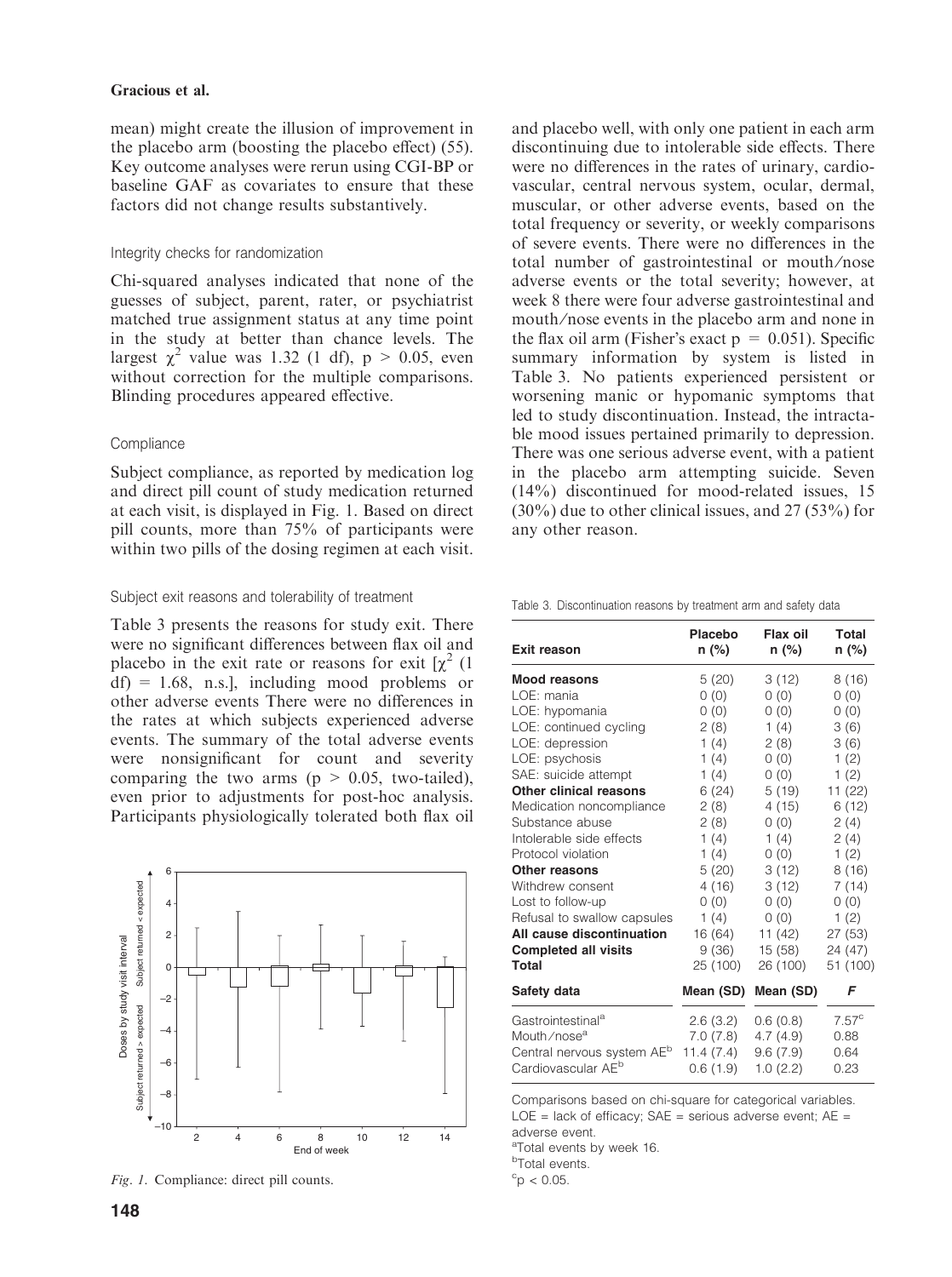# Survival analyses

Examination of the survival curves in Fig. 1 demonstrates a difference between arms driven by a larger amount of discontinuation within the first week in the placebo arm (5 cases versus 1 case in the flax oil arm); after that week the survival curves remain parallel. The flax oil group had significantly lower rates of discontinuation due to any reason [Breslow  $\chi^2$  (1 df) = 4.17, p = 0.041]. Results did not change when stratified on antipsychotic use. The number of cases on lithium within each arm  $(n = 7$  and 8) was too small to stratify based on lithium assignment. In the Cox regression, baseline CGI-BP levels predicted discontinuation. After controlling for treatment status and baseline CGI-BP, the treatment arms no longer separated. Baseline YMRS, CDRS-R, CPRS, and concomitant lithium or antipsychotic use did not enter the model (all  $p's > 0.10$ ). The mean length maintained on flax oil was 11.8 weeks, versus 8.4 weeks on placebo; median survival could not be estimated for the flax oil arm because more than 50% of participants continued to the end of the study.

There was no difference between treatments on time until mood issues forced discontinuation  $[mean = 14.8$  weeks for flax oil versus 13.1 weeks placebo; Breslow  $\chi^2$  (1 df) = 1.95, n.s.]. Similarly, time until discontinuation due to other clinical concerns did not differ for the treatments  $[mean = 13.0$  weeks flax oil versus 10.3 weeks placebo; Breslow  $\chi^2$  (1 df) = 3.17, n.s.]. No covariates predicted mood events. The baseline level of psychotic symptoms significantly increased the risk of adverse clinical events ( $p = 0.045$ ), but the difference between treatment arms did not achieve significance even when controlling for baseline levels of psychotic symptoms post hoc. Median survival times could not be estimated because more than 50% of the sample did not have the index events.

#### Differences in symptom reduction or global functioning

No differences between flax oil and placebo were detected or found on either the slope or the intercept of any of the measures of mood symptoms or global functioning in the mixed models (all  $p's > 0.05$ ). The first-order autoregressive covariance structure fit appropriately. Adding concomitant antipsychotics or lithium as covariates, along with sex, did not change the significance of the difference between treatment arms (all  $p's > 0.05$ , even before correction for multiple outcomes). Both placebo and flax oil groups showed essen-

#### Flax oil RCT for child bipolar disorder

tially parallel rates of improvement. The LOCF analyses produced similar conclusions to the mixed models. Both groups experienced small amounts of improvement over the course of the study: overall, there was a 1.5 point increase in GAF ( $p \le 0.05$ ), a 2.3 point reduction in YMRS ( $p \le 0.05$ ), and a 2.9 point reduction in CDRS-R scores  $(p = 0.055)$ . There were no significant differences in amount of change between treatment arms. Effect sizes for treatment effects were consistently small (i.e., largest partial eta squared value of 0.01). Given the modest amounts of change, negative findings are unlikely to be due to high placebo response.

#### Reanalysis of data based on serum fatty acid levels

Comparison analyses were rerun examining LOCF data redefining the placebo group as subjects who did not achieve an EPA level  $> 0.8\%$  of total plasma fatty acids, based on the highest baseline individual subject EPA level of 0.8%. Complete fatty acid data were available for 34 subjects. At baseline, only one subject had an EPA level > 0.8%. At final analysis, only 8 subjects had EPA levels  $> 0.8\%$ , i.e., clearly had evidence of conversion of flax oil supplementation to EPA. Groups were therefore reassigned with 8 subjects now in the flax oil group and 26 in the placebo group. Results are shown in Tables 4 and 5 and Figs. 2, 3 and 4. For CGI mania and overall severity of illness, there is a significant protective effect from elevated levels of  $18:3n-3$  ( $\alpha$ -LNA) and 20:5n-3 (EPA), but not for 22:6n-3 (DHA). Significant worsening in CGI mania and overall severity of illness scores were correlated with elevated levels of most of n-6 highly unsaturated fatty acids, particularly notable for AA (20:4n-6) and docosapentaenoic acid [(DPA) (n-3; 22:5n-6)]. No effect was noted for depression or YMRS, CDRS-R, or CPRS at baseline versus LOCF. The final plasma EPA level (classified as  $> 0.8\%$  or  $< 0.8\%$ ) was associated with Global Severity of Bipolar Illness at the last visit (Fig. 4). Serum lithium levels did not change significantly as a result of flax oil treatment, nor did lithium treatment significantly change the level of absorption of fatty acids (all  $p's > 0.05$ ).

#### **Discussion**

The goal of the present study was to evaluate whether flax oil augmentation led to better mood stabilization than placebo using a double-blinded RCT. The results appear valid as raters, clinicians, and participants did not penetrate the blind.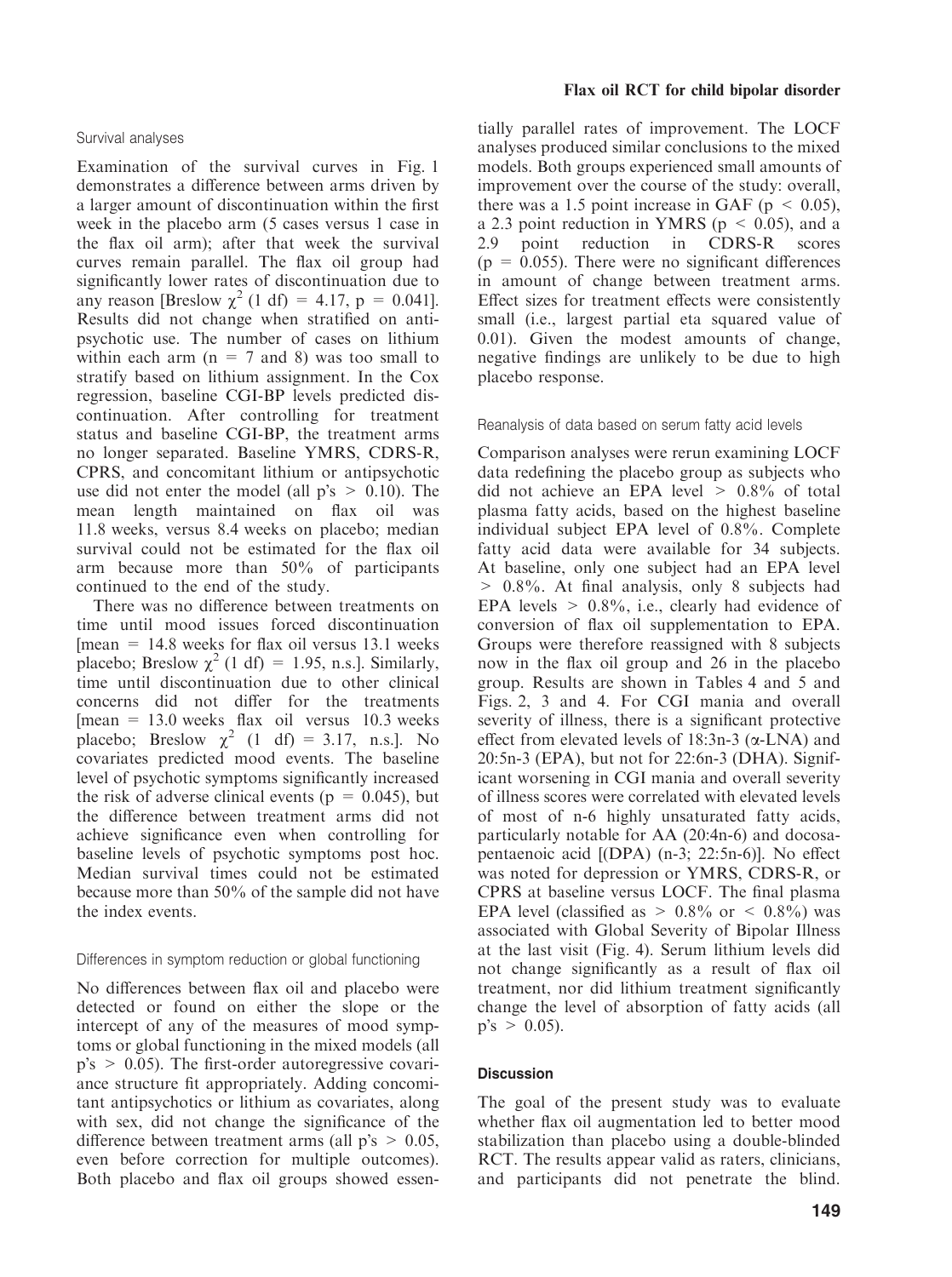|                        | $C18:3(n-3)$<br>$\alpha$ -LNA            | $C20:5(n-3)$<br>EPA | $C22:6(n-3)$<br>DHA<br>D | Dihomo-y-linolenic<br>$C20:3(n-6)$ | C20:4(n-6)<br>$\preccurlyeq$ | Docosadienoic<br>$C22:2(n-6)$ | $C22:4(n-6)$<br>Adrenic | $C22:5(n-6)$<br>DPA | AA/EPA        | AA/DHA  | n-3 HUFA           |
|------------------------|------------------------------------------|---------------------|--------------------------|------------------------------------|------------------------------|-------------------------------|-------------------------|---------------------|---------------|---------|--------------------|
| CGI-mania <sup>a</sup> |                                          |                     |                          |                                    |                              |                               |                         |                     |               |         |                    |
| $\overline{a}$         | $-0.41$                                  | $-0.38$             | $-0.01$                  | 0.32                               |                              | 0.36                          |                         | 0.35                |               | 0.29    |                    |
|                        | 0.017                                    | 0.026               | 0.970                    | 0.065                              | 0.38<br>0.025                | 0.036                         | $0.42$<br>$0.015$       | 0.041               | 0.39<br>0.022 | 0.094   | $-0.46$<br>0.007   |
|                        | CGI-depression <sup>a</sup>              |                     |                          |                                    |                              |                               |                         |                     |               |         |                    |
| $\overline{a}$         | $-0.25$                                  | $-0.17$             | 0.28                     | 2<br>20                            | 0.30                         | 0.14                          | 0.15                    | 0.39                | 0.26          | $-0.12$ | $-0.18$            |
| $\frac{1}{2}$          | 0.159                                    | 0.328               | 0.103                    | 0.222                              | 0.090                        | 0.440                         | 0.411                   | 0.022               | 0.138         | 0.508   | 0.306              |
|                        | CGI-overall bipolar illness <sup>a</sup> |                     |                          |                                    |                              |                               |                         |                     |               |         |                    |
| $\overline{a}$         | $-0.45$                                  | $-0.47$             | 0.04                     | 0.35                               | 0.36                         | 0.44                          | $\overline{0.31}$       | 0.48                | 0.50          | 0.19    |                    |
| $\frac{1}{2}$          | 0.007                                    | 0.005               | 0.824                    | <u>ਰ</u>                           | 0.036                        | 0.009                         | 0.071                   | 0.004               | 0.002         | 0.289   | $-0.51$<br>$0.002$ |
|                        |                                          |                     |                          |                                    |                              |                               |                         |                     |               |         |                    |

Although the group receiving flax oil stayed in the study significantly longer than the group receiving placebo (58% versus 36% at 16 weeks), time maintained on flax oil versus placebo was not significantly different after controlling for baseline severity of bipolar illness, patient sex, or concomitant lithium or antipsychotic use.

In addition, analyzed by randomization to group assignment alone, flax oil did not appear to have any major effect on symptom reduction, as measured by clinician ratings on the CDRS-R, YMRS, CPRS, GAF, or CGI-BP. On all of these measures, mixed-effects regression models found that patients in both arms showed small but significant improvement in symptoms and functioning over time, but the trajectories of improvement were essentially identical comparing the flax oil and the placebo groups.

When data were analyzed by reassigning groups based on meaningful change in EPA levels, only 8 of 34 (24%) were considered to have adequate exposure to flax oil. In this group, there was clinicianrated evidence of response, with improvement in overall illness and mania (Fig. 4). Producing this change in EPA levels required a dose of 10–12 capsules per day, and the majority of subjects were either unable to comply or could have had a variant in fatty acid desaturase enzyme production limiting conversion of  $\alpha$ -LNA to EPA. Thus, persistence with similar regimens in future study is not practical.

In terms of adverse events, flax oil was well tolerated up to a dose of 12 grams per day in children as young as 6 years of age. This study provides tolerance data that may be useful to investigators in other areas of medicine examining flax oil in the pediatric population, such as rheumatology or preventive cardiology. In addition, we found no evidence that lithium inhibits absorption of flax oil.

# Limitations

 $a_n = 34.$ 

Although the 16-week follow-up is much longer than typical acute trials, and may have been associated with 'study fatigue' given the possibility of low compliance rates with capsule dosage, this may not have been an adequate length of follow-up to evaluate long-term risks and clinical benefits of flax oil usage. In all three survival models, the length of follow-up was too short to allow estimation of the median survival time for the flax oil group.

A second limitation is that many of the secondary analyses are based on small numbers of cases. Given the growing evidence that genetic polymorphisms moderate treatment response to a variety of

#### Gracious et al.

Table 4. Percent final fatty acid composition and clinician-rated Global Severity of Illness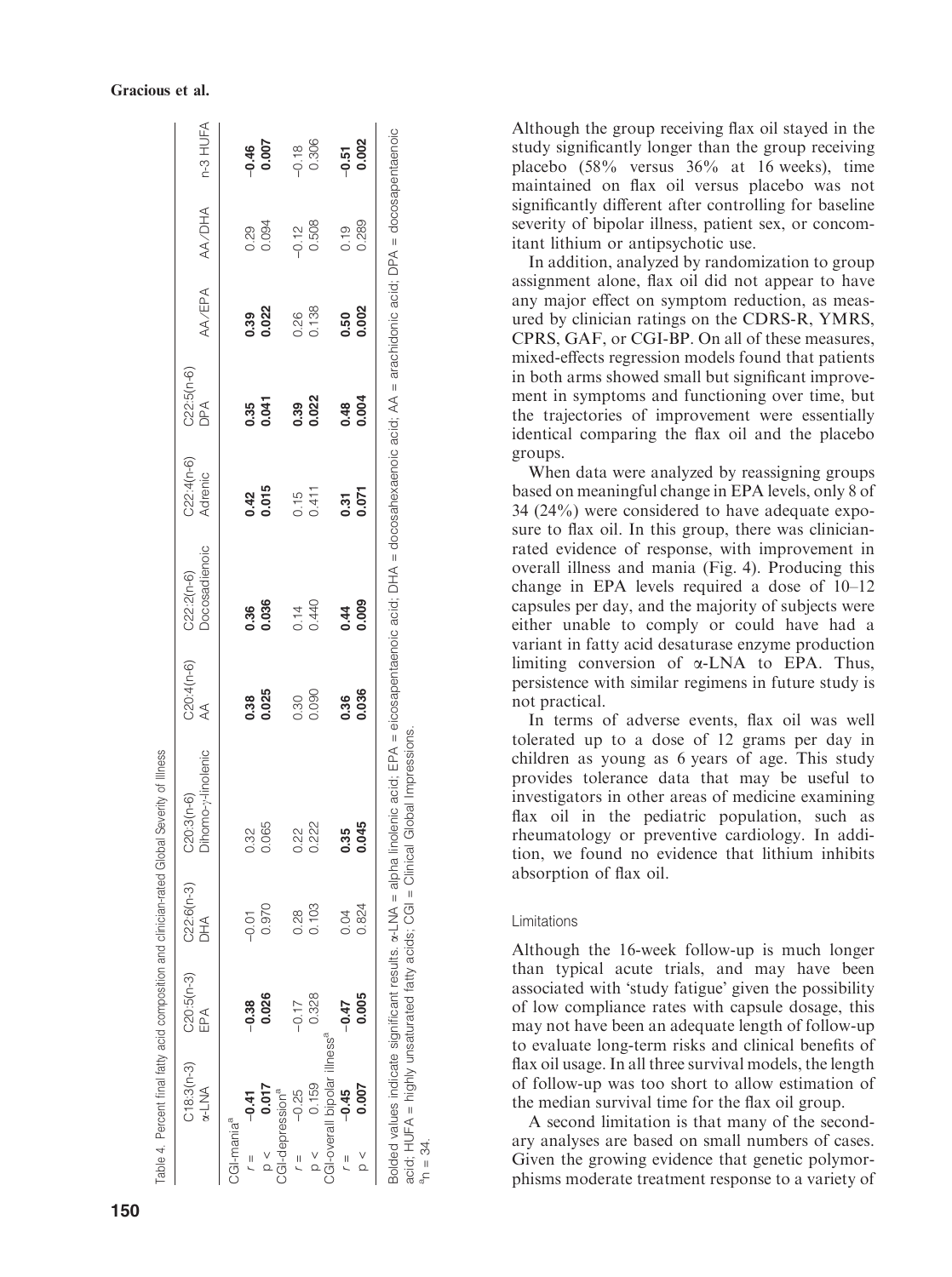Table 5. Subject fasting plasma n-3 and n-6 fatty acid (FA) compositions at baseline and endpoint

|                                                                                                                                                                                                                                                                                                                                                                     | Percent total fatty acids                                                                                                                                                                   |                                                                                                                                                                                             |                                                                                                                                                                                             |                                                                                                                                                                                             |                                                                                                          |
|---------------------------------------------------------------------------------------------------------------------------------------------------------------------------------------------------------------------------------------------------------------------------------------------------------------------------------------------------------------------|---------------------------------------------------------------------------------------------------------------------------------------------------------------------------------------------|---------------------------------------------------------------------------------------------------------------------------------------------------------------------------------------------|---------------------------------------------------------------------------------------------------------------------------------------------------------------------------------------------|---------------------------------------------------------------------------------------------------------------------------------------------------------------------------------------------|----------------------------------------------------------------------------------------------------------|
|                                                                                                                                                                                                                                                                                                                                                                     | Placebo group                                                                                                                                                                               |                                                                                                                                                                                             | Flax group                                                                                                                                                                                  |                                                                                                                                                                                             |                                                                                                          |
|                                                                                                                                                                                                                                                                                                                                                                     | Pre $(n = 19)$                                                                                                                                                                              | Post ( $n = 15$ )                                                                                                                                                                           | Pre $(n = 26)$                                                                                                                                                                              | Post ( $n = 20$ )                                                                                                                                                                           | p <                                                                                                      |
| 18:3n-3 (alpha linolenic)<br>20:5n-3 [eicosapentaenoic (EPA)]<br>22:5n-3 [docosapentaenoic (n-3)]<br>22:6n-3 [docosahexanoic (DHA)]<br>18:2n-6 (linoleic)<br>20:3n-6 (dihomo-y-linolenic)<br>20:4n-6 [arachidonic (AA)]<br>22:4n-6 (adrenic)<br>22:5n-6 (docosapentaenoic)<br>AA/EPA ratio<br>AA/DHA ratio<br>Total monounsaturated FA<br>Total saturated FA        | 0.52(0.23)<br>0.37(0.18)<br>0.38(0.08)<br>1.03(0.37)<br>26.76 (3.90)<br>1.84(0.38)<br>7.74(1.58)<br>0.01(0.00)<br>0.34(0.14)<br>23.59 (8.49)<br>8.02(1.88)<br>20.26 (1.93)<br>32.67 (1.68)  | 0.45(0.13)<br>0.35(0.16)<br>0.38(0.10)<br>1.09(0.39)<br>24.60 (3.11)<br>1.71(0.34)<br>6.48(1.38)<br>0.01(0.00)<br>0.37(0.18)<br>22.85 (13.14)<br>6.30(1.31)<br>21.11 (1.48)<br>34.86 (0.83) | 0.80(0.81)<br>0.45(0.35)<br>0.38(0.09)<br>1.09(0.32)<br>26.85 (2.57)<br>1.66(0.41)<br>7.14(1.50)<br>0.28(0.06)<br>0.28(0.11)<br>22.72 (10.80)<br>7.10(2.72)<br>20.17 (1.93)<br>32.31 (1.48) | 1.41(1.17)<br>0.56(0.36)<br>0.61(0.22)<br>1.09(0.26)<br>25.62 (3.27)<br>1.64(0.33)<br>6.28(1.33)<br>0.26(0.05)<br>0.26(0.10)<br>16.88 (11.14)<br>5.98(1.57)<br>19.70 (1.48)<br>35.21 (1.51) | 0.00002<br>0.00002<br>0.0002<br>ns<br>ns<br>ns<br>0.02<br>ns<br>0.0002<br>0.000009<br>ns<br>0.007<br>ns  |
|                                                                                                                                                                                                                                                                                                                                                                     | $EPA < 0.8\%$ group                                                                                                                                                                         |                                                                                                                                                                                             |                                                                                                                                                                                             | $EPA > 0.8\%$ group                                                                                                                                                                         |                                                                                                          |
|                                                                                                                                                                                                                                                                                                                                                                     | Pre ( $n = 26$ )                                                                                                                                                                            | Post ( $n = 26$ )                                                                                                                                                                           | Pre $(n = 8)$                                                                                                                                                                               | Post $(n = 8)$                                                                                                                                                                              | p <                                                                                                      |
| 18:3n-3 (alpha linolenic)<br>20:5n-3 [eicosapentaenoic (EPA)]<br>22:5n-3 [docosapentaenoic (n-3)]<br>22:6n-3 [docosahexanoic (DHA)]<br>18:2n-6 (linoleic)<br>20:3n-6 (dihomo-γ-linolenic)<br>20:4n-6 [arachidonic (AA)]<br>22:4n-6 (adrenic)<br>22:5n-6 (docosapentaenoic)<br>AA/EPA ratio<br>AA/DHA ratio<br>Total monounsaturated FA<br><b>Total saturated FA</b> | 0.43(0.18)<br>0.34(0.17)<br>0.37(0.10)<br>0.96(0.34)<br>26.91 (3.90)<br>1.84(0.34)<br>7.63(1.51)<br>0.34(0.07)<br>0.33(0.14)<br>25.82 (9.01)<br>8.41 (1.83)<br>23.47 (2.38)<br>30.06 (2.00) | 0.58(0.42)<br>0.31(0.12)<br>0.37(0.10)<br>1.02(0.33)<br>25.44 (3.52)<br>1.67(0.32)<br>6.40(1.22)<br>0.31(0.06)<br>0.35(0.17)<br>23.62 (11.70)<br>6.59(1.29)<br>23.74 (2.35)<br>33.27 (0.97) | 0.50(0.16)<br>0.33(0.13)<br>0.40(0.08)<br>1.04(0.22)<br>26.17 (2.11)<br>1.79(0.29)<br>7.71(1.35)<br>0.32(0.06)<br>0.33(0.10)<br>25.73 (7.90)<br>7.59(1.32)<br>23.88 (1.92)<br>30.14(1.17)   | 2.11(1.06)<br>0.90(0.31)<br>0.67(0.19)<br>1.25(0.30)<br>24.97 (2.97)<br>1.47(0.33)<br>5.70(1.03)<br>0.24(0.06)<br>0.20(0.06)<br>7.20(3.30)<br>4.69 (0.91)<br>23.88 (1.92)<br>30.14(1.17)    | 0.00003<br>0.000002<br>0.00004<br>0.02<br>ns<br>ns<br>ns<br>0.05<br>0.06<br>0.00005<br>0.008<br>ns<br>ns |

Values presented as mean (SD) of each fatty acid. The p-values are indicated for repeated measures MANOVA comparisons of pre- and post-testing by group assignment (flax or placebo) and by change in plasma EPA percent (0.08 cut-off) total fatty acids. ns = not significant.

other compounds, it is reasonable to expect that flax oil will have different efficacy within certain subgroups. The present study, although one of the larger RCTs of flax oil to date, is too small to provide more than exploratory analyses with regard to subgroups. For all analyses, statistical power was adequate only for large-sized effects, but not for medium or smaller effects. However, given the tolerability of treatment, it is possible that small effects would still provide a good risk ⁄benefit ratio; thus, this study may have been underpowered to detect effects that still might have some utility. The enrollment criteria would accept cases that were potentially euthymic at baseline. This could have reduced the severity and range of mood symptoms, possibly reducing the estimates of treatment effects. These concerns were mitigated by the high median levels of mood symptoms in both arms, with fewer than 10% of the cases being euthymic at entry and more than 50% experiencing at least moderate levels of manic or depressive

symptomatology. Thus, restriction in range of mood symptoms does not appear to be a large contributor to the pattern of findings.

A third limitation is that participants in the trial were predominantly white and middle class. This is important to consider when generalizing these findings to other settings, not only because of differences or similarities in culture, but also because genetic polymorphisms could potentially result in varying efficacy for flax oil augmentation.

Another limitation is in the secondary analysis of the reanalysis of data based on EPA levels > 0.8%. As the sample was extremely small, the results are hypothesis-generating and provide possible explanations for the overall negative result.

Finally, other factors may be operating that are unknown but confounding. Potential factors may be that if flax oil has an effect on mood symptoms for those who are able to respond, it may be subtle and slow, and not detectable within 16 weeks. It may also be that if individuals with bipolar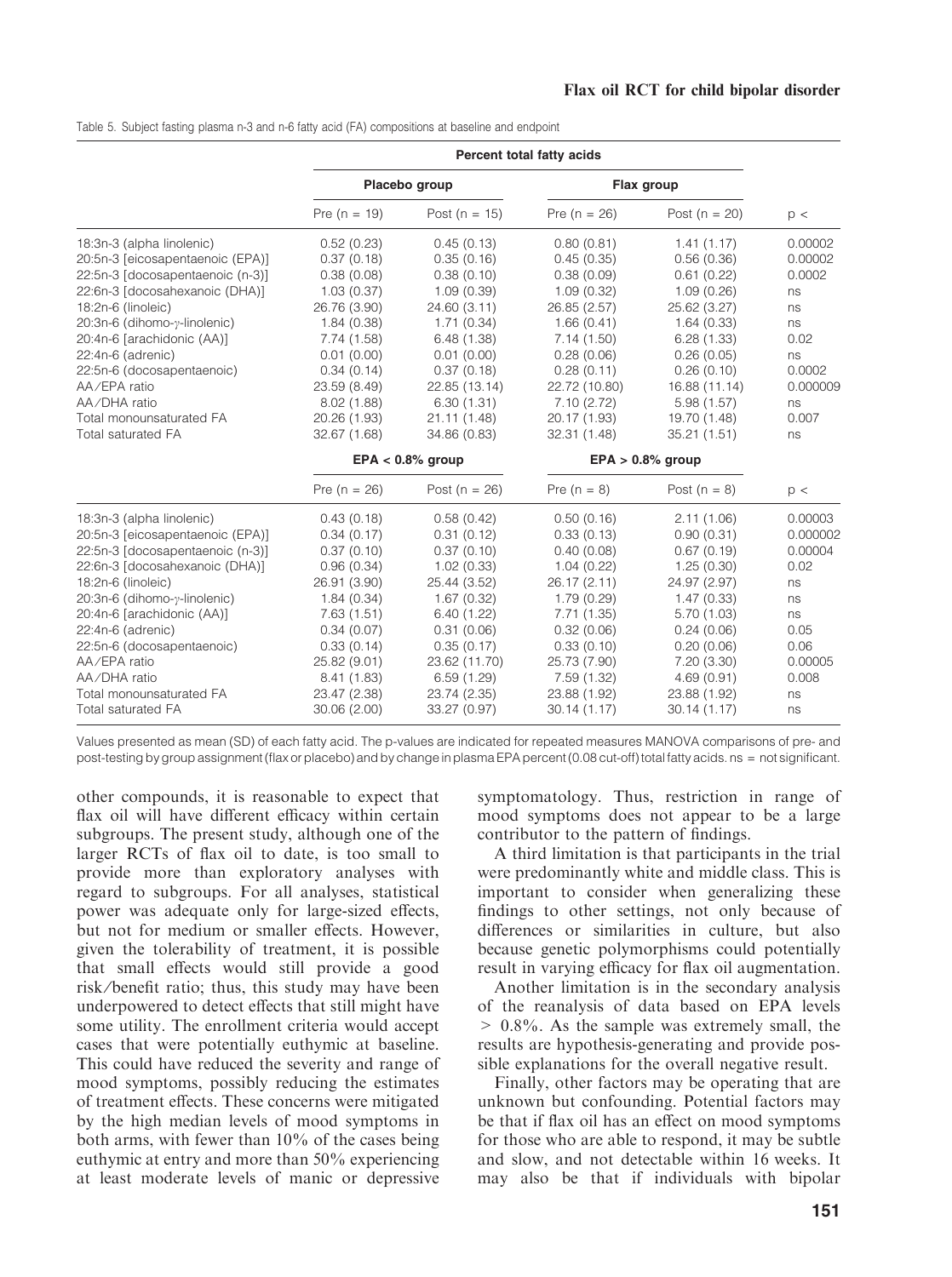

Fig. 2. Comparing time maintained successfully in study for flax oil versus placebo. O3FA = omega-3 fatty acids.



Fig. 3. Correlation between plasma eicosapentaenoic acid (EPA) (% total fatty acid) and Global Severity of Bipolar Illness at last visit illustrated by a scattergram and linear regression line ( $r = 0.47$ ,  $p < 0.005$ ,  $n = 34$ ). Subjects with final plasma EPA% of  $\leq$  0.8% had greater symptom severity compared to those with final plasma EPA% of  $> 0.8\%$  $(ANOVA, p \le 0.1)$ . CGI = Clinical Global Impression.

disorder are to benefit from omega-3 fatty acids, intervention may be most helpful prior to the time point at which symptoms are persisting despite active psychotropic treatment. Other dietary factors may also result in poor absorption or conversion of  $\alpha$ -LNA to EPA and DHA, including a diet high in linoleic acid, in the n-6 family of fatty acids (56). In addition, there are now known variants in the fatty acid desaturases which are the ratelimiting enzymes in the desaturation of linoleic acid to AA, and a-LNA to EPA and DHA. Minor alleles of human delta-5 and delta-6 desaturase genes FADS1 and FADS2 have resulted in increased a-LNA, decreased AA, and decreased



Fig. 4. Comparison between plasma eicosapentaenoic acid (EPA) and Global Severity of Illness. Boxes represent mean, and whiskers equal 95% confidence interval of Global Severity of Bipolar Illness at last visit. Subjects with final plasma EPA% of < 0.8% were compared to those with final plasma EPA% of  $> 0.8\%$  (ANOVA, p < 0.01). At baseline, plasma EPA (% total fatty acid) did not exceed 0.8% for all but one subject.

EPA (57). Thus, for flax oil to be useful to brain, its active omega-3 fatty acid present in flax oil, a-LNA, requires transformation in patients bodies. As we do not know the exact proportion of these patients in general and specific populations, flax oil is not likely to be the most appropriate omega-3 fatty acid supplementation strategy for further research or clinical use. It is possible that these single nucleotide polymorphisms contributed to our findings for an unknown proportion of subjects.

In summary, our study finds highly preliminary, possible evidence of improvement in CGI of illness and mania in children and adolescents with bipolar I or bipolar II disorder taking flax oil at the full dose of 10–12 capsules a day for subjects who demonstrated an increase in EPA. Our study also confirms the findings of Sublette et al. (15) that manic symptom severity correlated negatively with levels of free AA and free EPA. Although flax oil is an inexpensive, well-tolerated compound with few deleterious effects and with other potential benefits for general physical health, including cholesterol metabolism (58) and arterial compliance in the obese (59), the number of capsules needed to produce an EPA level  $> 0.8\%$  is prohibitive for most children in real-world settings. Combined EPA and DHA is therefore preferable as conversion rate limitations of  $\alpha$ -LNA to EPA are not present and a lower overall dose with fewer capsules is recommended. Other publications utilizing EPA and DHA in the pediatric population support this recommendation.

When modest gain is set against low cost and negligible risk, adjunctive omega-3 fatty acid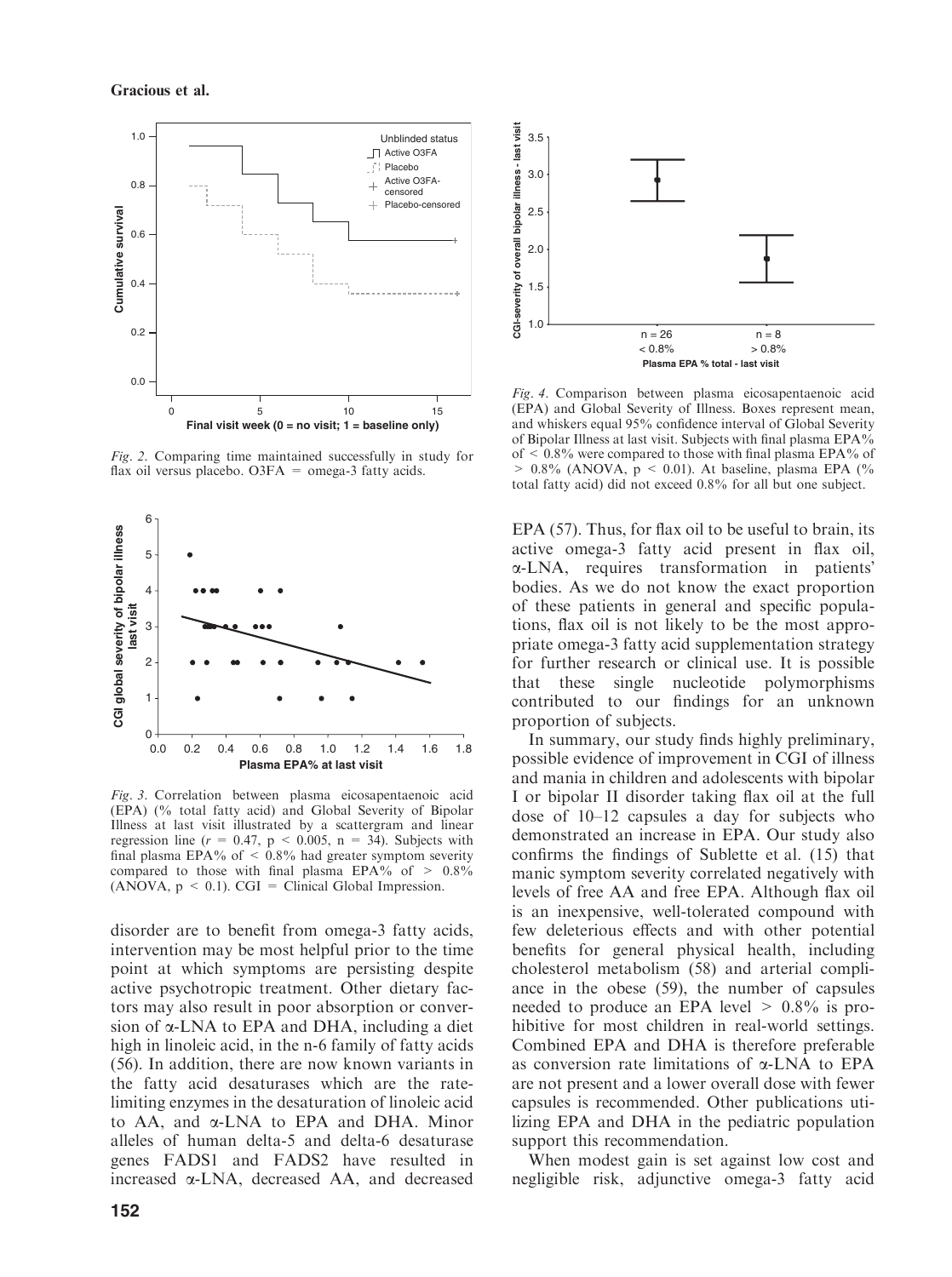treatment is a relatively inexpensive way of increasing positive outcomes at the population level for many children followed by developmental pediatric and mental health professionals. Due to the limitations of  $\alpha$ -LNA supplementation, including the large dosing required and the variable ability to convert  $\alpha$ -LNA to EPA and DHA, future research in the child and adolescent mood disorder population should be directed toward fish oil. Larger, more definitive intervention studies for children with clinical and subclinical symptoms, as well as prevention studies for children at risk, that carefully focus on adherence and changes in free fatty acid levels as mediating variables may help further define the role of omega-3 fatty acids in pediatric bipolar disorders.

#### Acknowledgements

This research was funded by the Stanley Medical Research Foundation, and National Research Service Award Institutional Training Grant T32-MH-018911. This publication was made possible by Grant #1-KL2-RR024136-1 from the National Center for Research Resources (NCRR), a component of the National Institutes of Health (NIH), and the NIH Roadmap for Medical Research. Its contents are solely the responsibility of the authors and do not necessarily represent the official view of the NCRR or the NIH. Information on the NCRR is available at http://www.ncrr.nih.gov/. Information on re-engineering the Clinical Research Enterprise can be obtained from http://nihroadmap.nih.gov/clinicalresearch/ overview-translational.asp. We thank the families who participated in the study and also thank Dr. Ann Moser, Jeffrey Swan, Resa Whipkey, Lauren Rios, Stephen Bean, Michael Banchy, and Carolyn Myers for their assistance.

#### **References**

- 1. Scheffer RE, Kowatch RA, Carmody T, Rush AJ. Randomized, placebo-controlled trial of mixed amphetamine salts for symptoms of comorbid ADHD in pediatric bipolar disorder after mood stabilization with divalproex sodium. Am J Psychiatry 2005; 162: 58–64.
- 2. Freeman MP, Hibbeln JR, Wisner KL et al. Omega-3 fatty acids: evidence basis for treatment and future research in psychiatry. J Clin Psychiatry 2006; 67: 1954–1967.
- 3. Parker G, Gibson NA, Brotchie H, Heruc G, Rees AM, Hadzi-Pavlovic D. Omega-3 fatty acids and mood disorders. Am J Psychiatry 2006; 163: 969–978.
- 4. McClellan J, Kowatch R, Findling RL, Work Group on Quality Issues. Practice parameter for the assessment and treatment of children and adolescents with bipolar disorder. J Am Acad Child Adolesc Psychiatry 2007; 46: 107–125.
- 5. Nandagopal JJ, DelBello MP, Kowatch R. Pharmacologic treatment of pediatric bipolar disorder. Child Adolesc Psychiatr Clin N Am 2009; 18: 455–469.
- 6. Salem N Jr, Litman B, Kim HY, Gawrisch K. Mechanisms of action of docosahexaenoic acid in the nervous system. Lipids 2001; 36: 945–959.
- 7. Stahl LA, Begg DP, Weisinger RS, Sinclair AJ. The role of omega-3 fatty acids in mood disorders. Curr Opin Investig Drugs 2008; 9: 57–64.

#### Flax oil RCT for child bipolar disorder

- 8. Hibbeln JR, Nieminen LR, Blasbalg TL, Riggs JA, Lands WE. Healthy intakes of n-3 and n-6 fatty acids: estimations considering worldwide diversity. Am J Clin Nutr 2006; 83: 1483S–1493S.
- 9. Hibbeln JR. Depression, suicide and deficiencies of omega-3 essential fatty acids in modern diets. World Rev Nutr Diet 2009; 99: 17–30.
- 10. Noaghial S, Hibbeln JR. Cross-national comparisons of seafood consumption and rates of bipolar disorders. Am J Psychiatry 2003; 160: 2222–2227.
- 11. Edwards R, Peet M, Shay J et al. Omega-3 polyunsaturated fatty acid levels in the diet and in red blood cell membranes of depressed patients. J Affect Disord 1998; 48: 149–155.
- 12. Peet M, Murphe B, Shay J et al. Depletion of omega-3 fatty acid levels in red blood cell membranes of depressive patients. Biol Psychiatry 1998; 43: 315–319.
- 13. Maes M, Smith RS, Christophe A et al. Fatty acid composition in major depression: decreased omega 3 fractions in cholesteryl esters and increased C20:4 omega 6 ⁄ C20:5 omega 3 ratio in cholesteryl esters and phospholipids. J Affect Disord 1996; 38: 35–46.
- 14. Adams PB, Lawson S, Sanigorski A et al. Arachidonic acid to eicosapentaenoic acid ratio in blood correlates positively with clinical symptoms of depression. Lipids 1996; 31: S157–S161.
- 15. Sublette ME, Bosetti F, DeMar JC et al. Plasma free polyunsaturated fatty acid levels are associated with symptom severity in acute mania. Bipolar Disord 2007; 9: 759–765.
- 16. Maes M, Christophe A, Delanghe J, Altamura C, Neels H, Meltzer HY. Lowered omega–3 polyunsaturated fatty acids in serum phospholipids and cholesteryl esters of depressed patients. Psychiatry Res 1999; 85: 275–291.
- 17. Mamalkis G, Kiriakakis M, Tsibinos G, Kafatos A. Depression and adipose polyunsaturated fatty acids in the survivors of the Seven Countries Study population of Crete. Prostagladins Leukot Essent Fatty Acids 2004; 70: 495–501.
- 18. Mamalakis G, Jansen E, Cremers H, Kiriakakis M, Tsibinos G, Kafatos A. Depression and adipose and serum cholesteryl ester polyunsaturated fatty acids in the survivors of the seven countries study population of Crete. Eur J Clin Nutr 2006; 60: 1016–1023.
- 19. Mamalakis G, Tornaritis M, Kafatos A. Depression and adipose essential polyunsaturated fatty acids. Prostaglandins Leukot Essent Fatty Acids 2002; 67: 311–318.
- 20. McNamara RK, Jandacek R, Rider T et al. Deficits in docosahexaenoic acid and associated elevations in the metabolism of arachidonic acid and saturated fatty acids in the postmortem orbitofrontal cortex of patients with bipolar disorder. Psychiatry Res 2008; 160: 285–299.
- 21. Schwarz E, Prabakaran S, Whitfield P et al. High throughput lipidomic profiling of schizophrenia and bipolar disorder brain tissue reveals alterations of free fatty acids, phosphatidylcholines, and ceramides. J Proteome Res 2008; 7: 4266–4277.
- 22. Conklin SM, Manuck SB, Yao JK, Flory JD, Hibbeln JR, Muldoon MF. High omega–6 and low omega–3 fatty acids are associated with depressive symptoms and neuroticism. Psychosom Med 2007; 69: 932–934.
- 23. Feart C, Peuchant E, Letenneur L et al. Plasma eicosapentaenoic acid is inversely associated with severity of depressive symptomatology in the elderly: data from the Bordeaux sample of the Three-City Study. Am J Clin Nutr 2008; 87: 1156–1162.